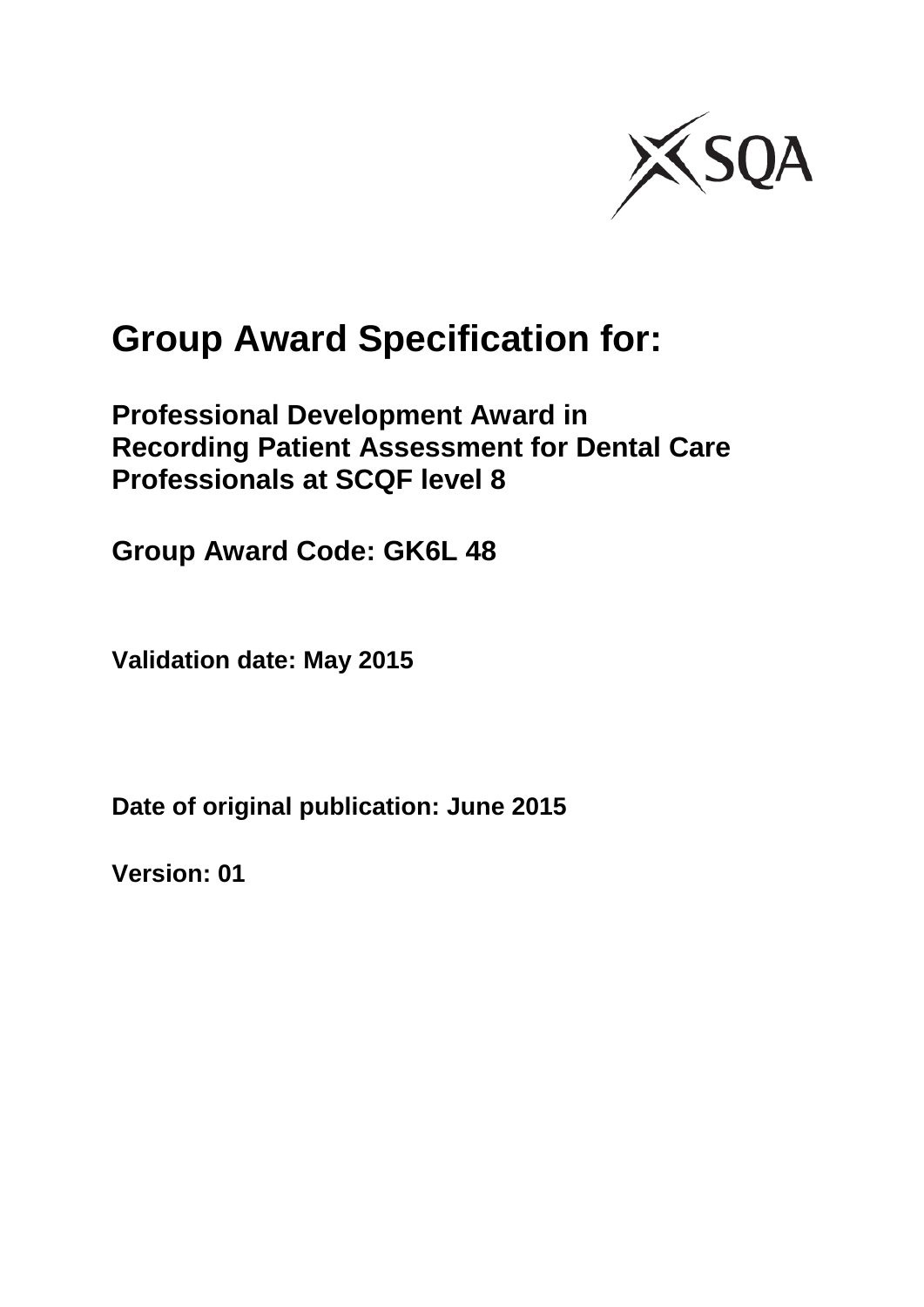### **Contents**

| 2.1 |                                                                              |  |
|-----|------------------------------------------------------------------------------|--|
|     |                                                                              |  |
| 3.1 |                                                                              |  |
| 3.2 |                                                                              |  |
|     |                                                                              |  |
| 4.1 |                                                                              |  |
|     |                                                                              |  |
| 5.1 |                                                                              |  |
| 5.2 | Mapping of National Occupational Standards (NOS) and/or trade body           |  |
|     |                                                                              |  |
| 5.3 | Mapping of Core Skills development opportunities across the qualification  7 |  |
| 5.4 |                                                                              |  |
|     |                                                                              |  |
| 6.1 |                                                                              |  |
| 6.2 |                                                                              |  |
| 6.3 |                                                                              |  |
| 6.4 |                                                                              |  |
| 6.5 |                                                                              |  |
|     |                                                                              |  |
|     |                                                                              |  |
|     |                                                                              |  |
|     |                                                                              |  |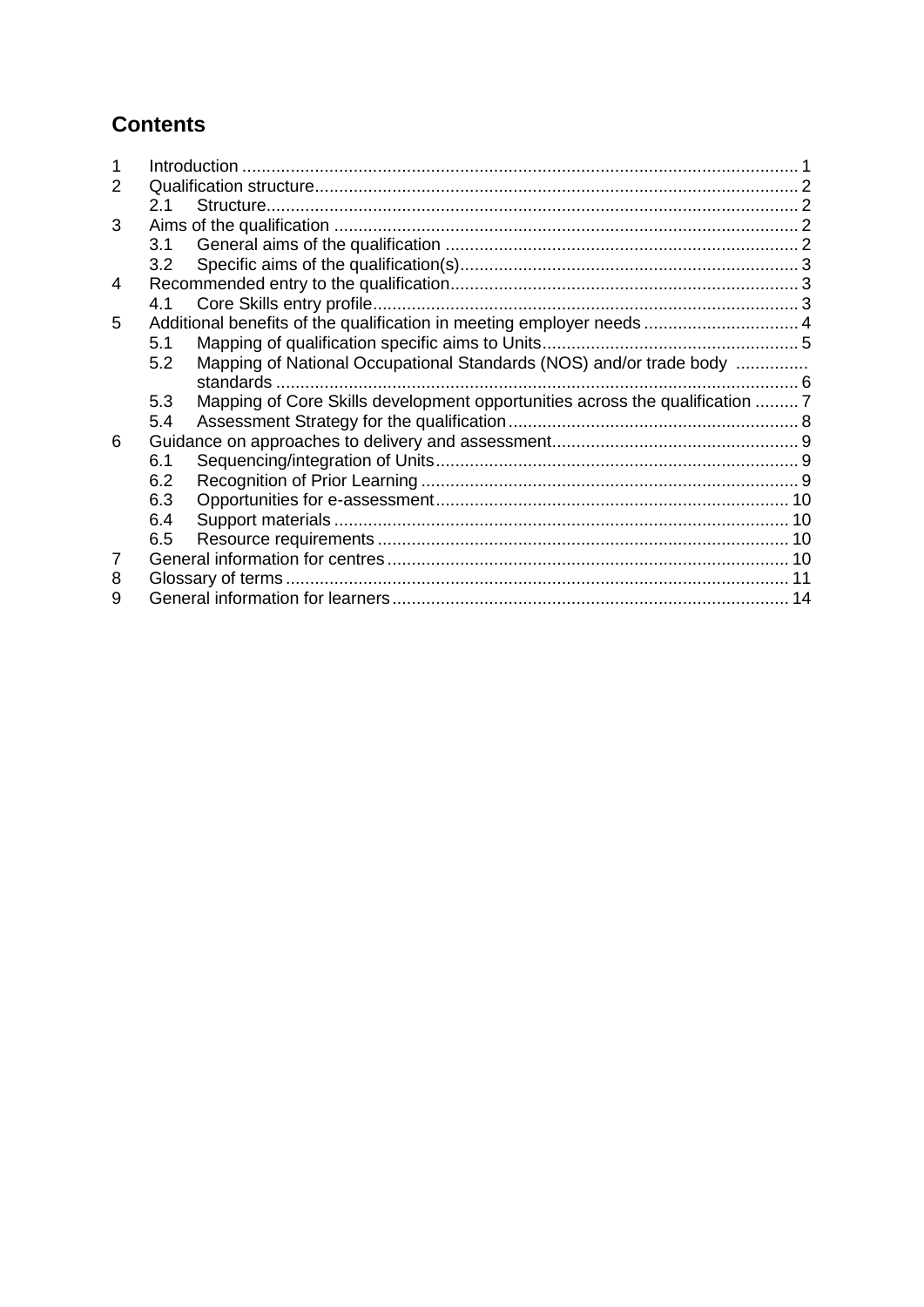## <span id="page-2-0"></span>**1 Introduction**

This document was previously known as the Arrangements document. The purpose of this document is to:

- assist centres to implement, deliver and manage the qualification
- provide a guide for new staff involved in offering the qualification
- inform course managers teaching staff, assessors, learners, employers and HEIs of the aims and purpose of the qualification
- provide details of the range of learners the qualification is suitable for and progression opportunities

This Award is an occupationally-specific, sector-led qualification that has been developed under the Design Principles for Professional Development Awards. It has been developed in collaboration with key stakeholders from the NHS.

The qualification will form part of a suite of occupationally-specific awards for the oral health care domain. This suite includes currently:

- ◆ SVQ3 in Dental Nursing at SCQF level 7
- ◆ PDA in Dental Nursing at SCQF level 7
- ◆ PDA in Oral Health Care (OHC): Dental Managers at SCQF level 8
- PDA Dental Radiography (Operator) for Dental Care Professionals at SCQF level 9
- PDA in Healthcare Professionals: Facilitating Learning and Training in the Workplace at SCQF level 8
- ◆ PDA in Dental Nursing: Delivering Oral Health Interventions at SCQF level 8
- PDA Dental Nursing: Supporting Special Care Provision at SCQF level 8
- ◆ PDA in Orthodontic Dental Nursing at SCQF level 8
- PDA in Intravenous Sedation for Dental Care Professionals at SCQF level 8
- PDA in Oral Health Care: Dental Administrators at SCQF level 6
- ◆ PDA in Dental Care Professionals: Dental Laboratory Skills at SCQF level 8
- ◆ HNC/HND in Dental Nursing
- ◆ HNC/HND in Dental Technology

This award has been developed in response to a need for clear progression and articulation routes for registered dental nurses who seek to extend their clinical duties within their professional scope of practice, as defined by their regulatory body, The General Dental Council (GDC) and to contribute towards their continued professional development. The GDC Scope of Practice 2013 can be accessed here:

#### **http://www.gdc-**

**uk.org/Dentalprofessionals/Standards/Documents/Scope%20of%20Practice%20Septe mber%202013%20(3).pdf**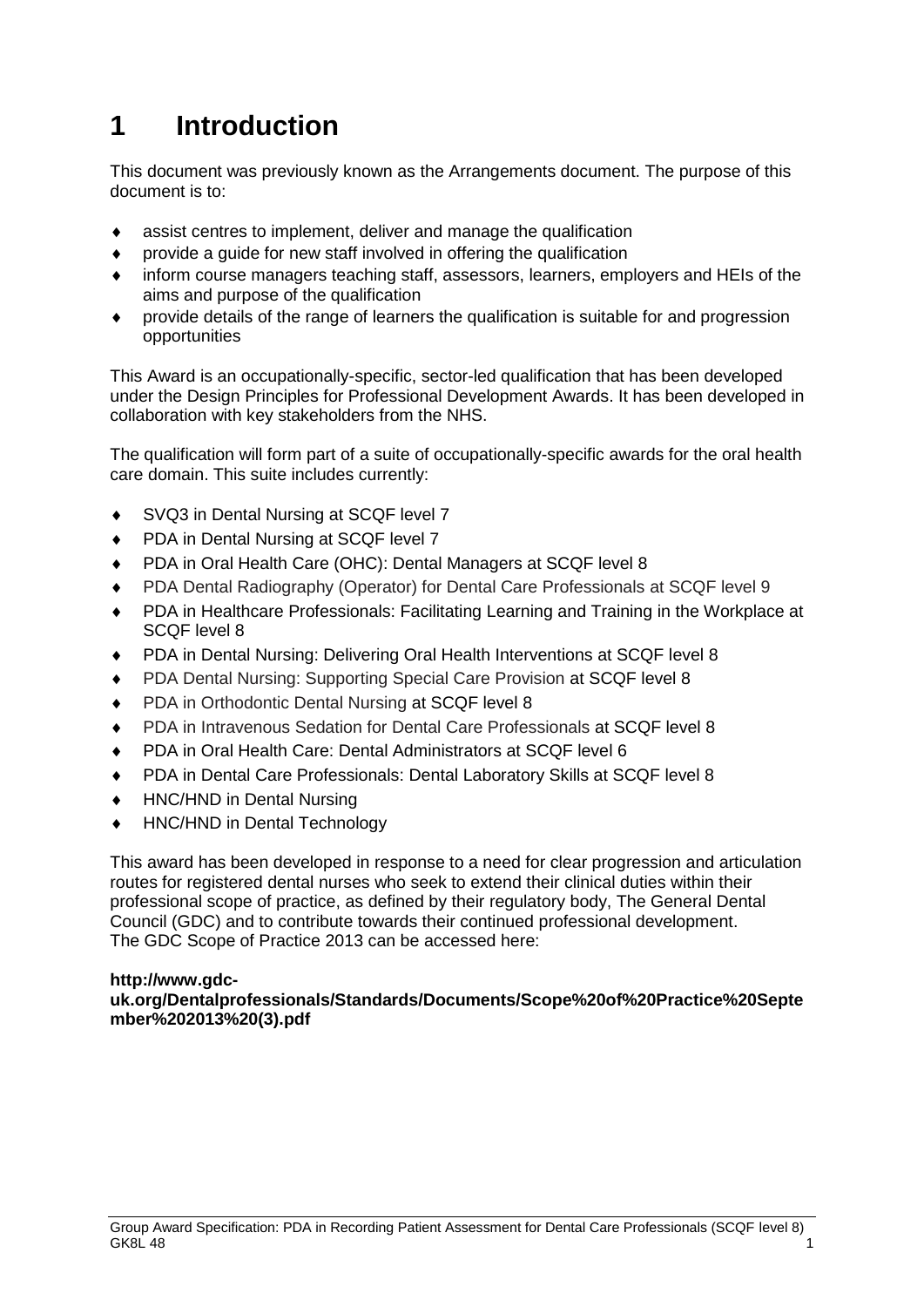## <span id="page-3-0"></span>**2 Qualification structure**

The design principles for Professional Development Awards at SCQF level 7–12 stipulate that the qualification:

- will be made up of a minimum credit value of 16 SCQF credit points
- ◆ will be made up of at least 2 Units
- will have at least half the SCQF credit points at the level of the Group Award

This Group Award meets the design principles as follows:

- $\bullet$  It is made up of 3 mandatory HN Unit credits.
- It comprises 24 SCQF credit points which are all at SCQF level 8.

#### <span id="page-3-1"></span>**2.1 Structure**

| 4 code            | 2 code | Unit title                                                                           | <b>SCQF</b><br>level | <b>SCQF</b><br>credit<br>points | <b>SQA</b><br>credit |
|-------------------|--------|--------------------------------------------------------------------------------------|----------------------|---------------------------------|----------------------|
| H <sub>944</sub>  | 35     | Dental Patient Assessment: Measuring<br>and Recording Plaque Indices                 | 8                    | 8                               |                      |
| H943              | 35     | Intra and Extra Oral Clinical Dental<br>Photography for Dental Care<br>Professionals | 8                    | 8                               |                      |
| FN <sub>3</sub> P | 35     | Dental Impressions for Working or Study<br>Models (Dentate)                          | 8                    | 8                               |                      |

## <span id="page-3-2"></span>**3 Aims of the qualification**

The principal aim of the qualification is to provide dental nurses, registered with the General Dental Council (GDC), with the depth and breadth of knowledge and skills required to actively contribute to the recording of a patient's oral health assessment.

#### <span id="page-3-3"></span>**3.1 General aims of the qualification**

- 1 Enable progression within the SCQF.
- 2 Provide opportunities for career planning and enhance learners' future employment prospects.
- 3 Develop transferable skills, eg organising/planning/personal effectiveness/team working/time management/ record keeping.
- *4* Develop the Core Skills, ie *ICT/Communication/Problem Solving/Working with Others*  and *Numeracy.*
- 5 Develop upon the four capacities of Curriculum for Excellence, ie:
	- successful learners
	- confident individuals
	- responsible citizens
	- effective contributors
- 6 Address aspects of the GDC Scope of practice and continued professional development requirements.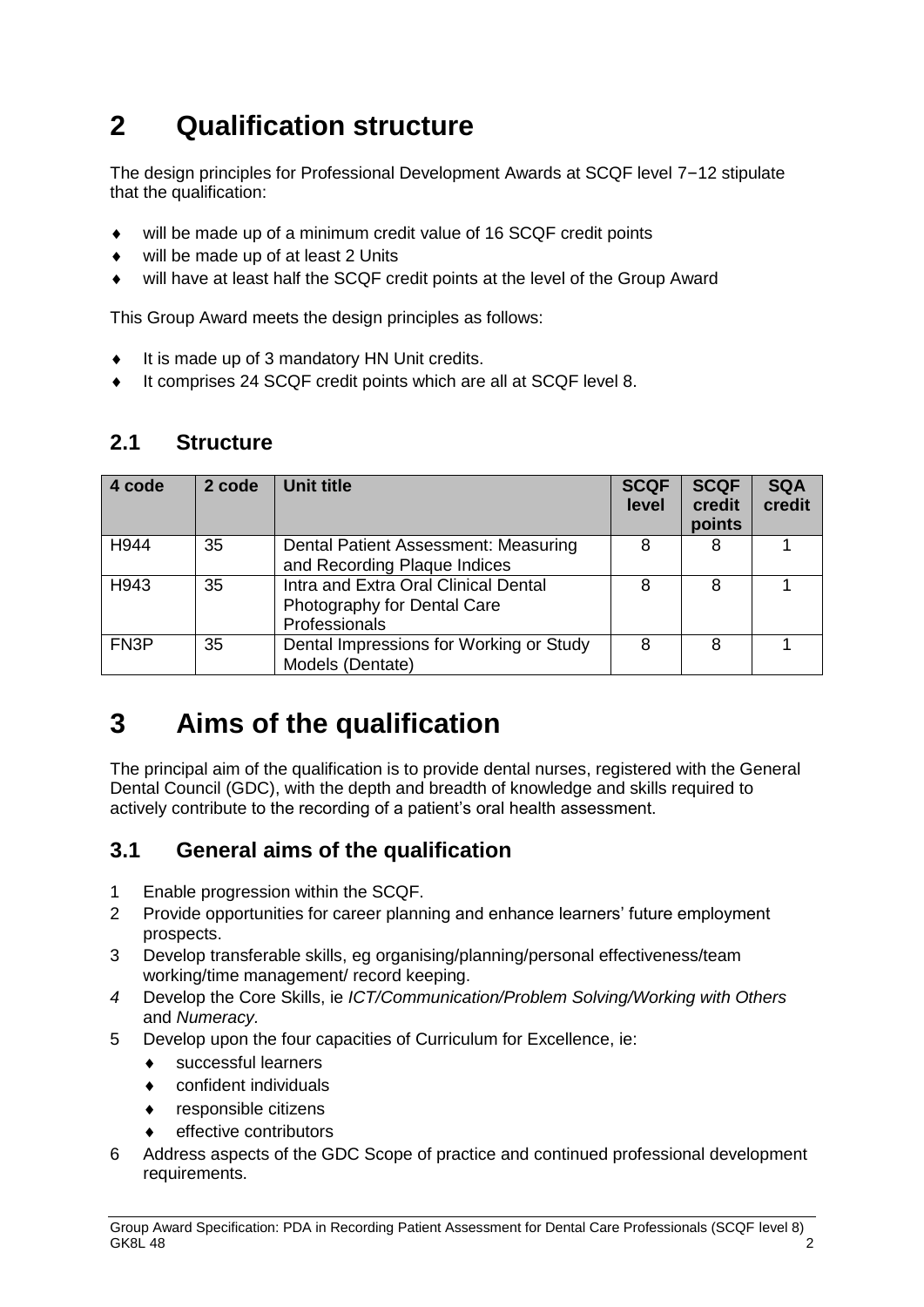### <span id="page-4-0"></span>**3.2 Specific aims of the qualification(s)**

To enable learners to develop essential knowledge and skills, namely:

- 1 Skills in measuring and recording plaque indices accurately and to the prescription of a dentist.
- 2 Knowledge of the purpose of measuring and recording plaque indices in relation to oral health assessment; patient motivation and oral health education.
- 3 Knowledge of the technical aspects of the equipment required to produce clinical dental photographs for patient assessment and record keeping.
- 4 Skills in producing a range of intra and extra oral clinical dental photographs to the required standard and to the prescription of a dentist.
- 5 Knowledge and skills in the taking of alginate dental impressions for the purpose of working or study models.
- 6 Skills in responding to emergency support procedures for common medical emergencies which could occur in the dental surgery whilst taking alginate dental impressions.
- 7 Knowledge of the legislation and professional guidance that relates to taking and storing clinical dental photographs, measuring and recording plaque indices and taking alginate impressions.
- 8 Skills in self-evaluation and reflection and identifying areas for self-development.
- 9 To support the Scope of Practice 'additional skills' and 'prescribed additional skills' that registered dental nurses can develop throughout their career, namely: skills in providing support to dentists during oral health assessment.
- 10 To enable progression to the HND in Dental Nursing.
- 11 To develop advanced professional attitudes and practice in relation to patient treatment and support.

## <span id="page-4-1"></span>**4 Recommended entry to the qualification**

Entry to this qualification is at the discretion of the centre. Learners must be registered with the General Dental Council (GDC) as a Dental Care Professional. The learner must be working in a dental environment and have the opportunity to gain regular experience in supporting and recording oral health assessment.

Learners undertaking this PDA must also be disclosed under the PVG scheme (2011) standard or enhanced

Where appropriate other GDC registered Dental Care Professional (DCP) groups, for example, Orthodontic Therapists and Dental Technicians may also wish to undertake an HN Unit to extend their clinical duties within their professional scope of practice, or for the purposes of continued professional development.

### <span id="page-4-2"></span>**4.1 Core Skills entry profile**

The Core Skill entry profile provides a summary of the associated assessment activities that exemplify why a particular level has been recommended for this qualification. The information should be used to identify if additional learning support needs to be put in place for learners whose Core Skills profile is below the recommended entry level or whether learners should be encouraged to do an alternative level or learning programme.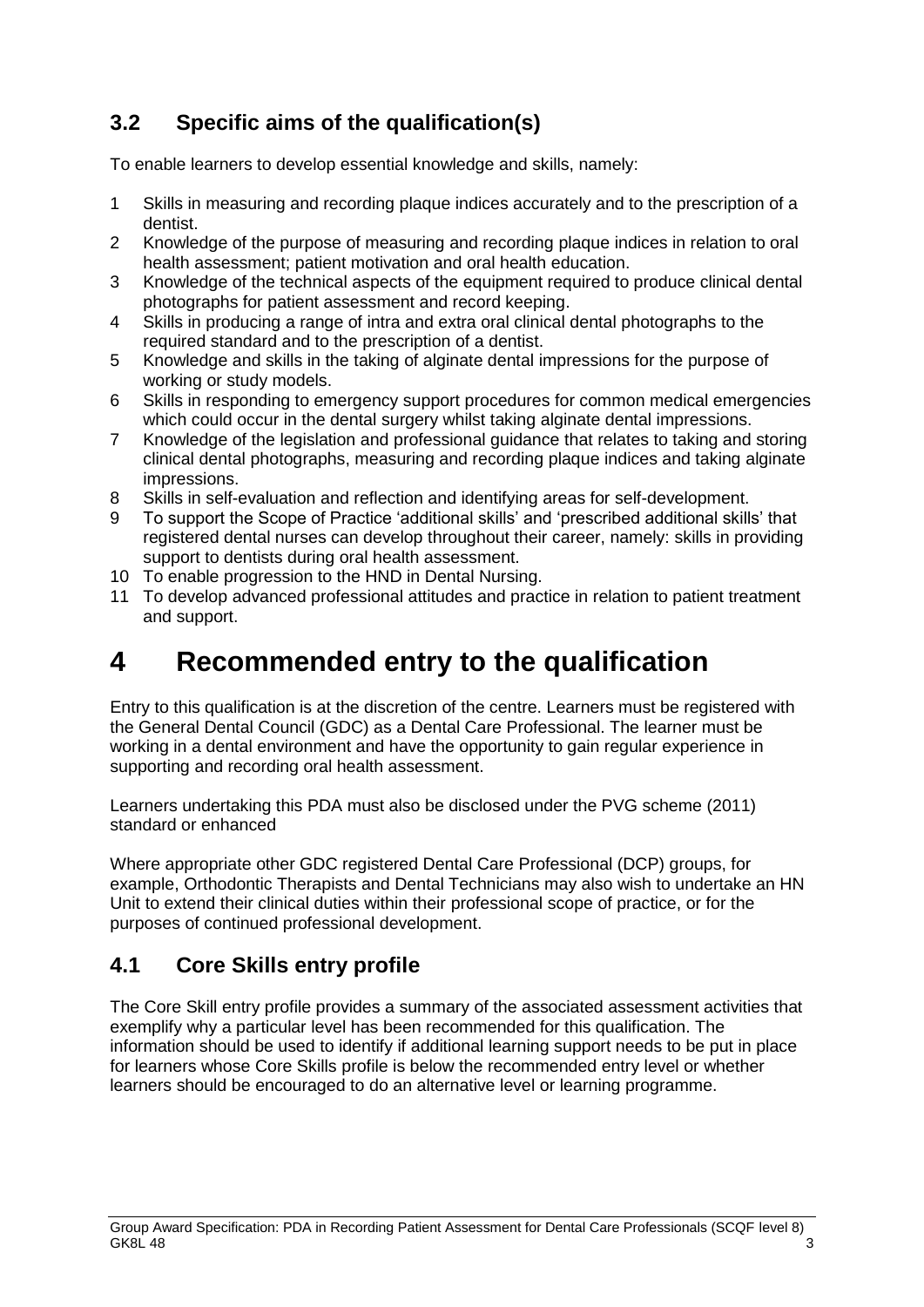| <b>Core Skill</b>                                 | Recommended<br><b>SCQF entry</b><br>profile | <b>Associated assessment activities</b>                                                                                               |
|---------------------------------------------------|---------------------------------------------|---------------------------------------------------------------------------------------------------------------------------------------|
| Communication                                     | 6                                           | Supporting and managing patient<br>care. Written assessments and record<br>keeping.                                                   |
| Numeracy                                          | 5                                           | Using relevant technology, specialist<br>equipment, and materials, interpreting<br>plaque scores and indices and<br>qualitative data. |
| Information and Communication<br>Technology (ICT) | 5                                           | Using relevant technology, specialist<br>equipment. Word processing and<br>photographic packages.                                     |
| <b>Problem Solving</b>                            | 6                                           | Overcoming barriers, self-reflection,<br>interpreting patient information, and<br>patient prescriptions                               |
| <b>Working with Others</b>                        | 6                                           | Supporting and managing patient<br>care, working with colleagues and<br>other healthcare professionals.                               |

### <span id="page-5-0"></span>**5 Additional benefits of the qualification in meeting employer needs**

This qualification was designed to meet a specific purpose and what follows are details on how that purpose has been met through mapping of the Units to the aims of the qualification. Through meeting the aims, additional value has been achieved by linking the Unit standards with those defined in National Occupational Standards and/or trade/professional body requirements. In addition, significant opportunities exist for learners to develop the more generic skill, known as Core Skills through doing this qualification.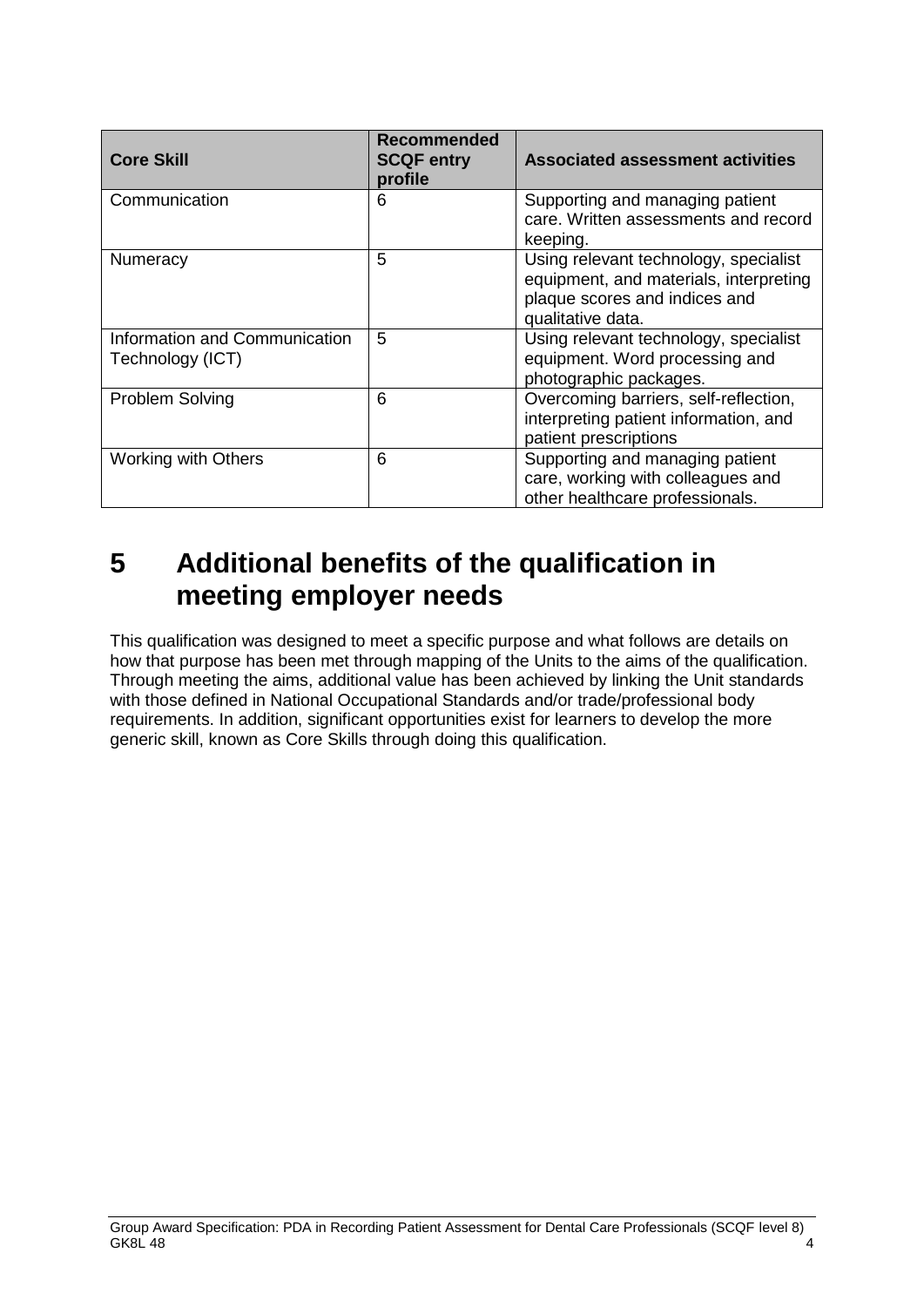### **5.1 Mapping of qualification specific aims to Units**

<span id="page-6-0"></span>

| Code           | Unit title                                                                                  | <b>Aims</b> |  |  |  |  |  |  |  |  |    |    |
|----------------|---------------------------------------------------------------------------------------------|-------------|--|--|--|--|--|--|--|--|----|----|
|                |                                                                                             |             |  |  |  |  |  |  |  |  | 10 | 11 |
| H944 35        | <b>Dental Patient Assessment:</b><br>Measuring and Recording<br>Plaque Indices              |             |  |  |  |  |  |  |  |  |    |    |
| H943 35        | Intra and Extra Oral Clinical<br>Dental Photography for Dental<br><b>Care Professionals</b> |             |  |  |  |  |  |  |  |  |    |    |
| <b>FN3P 35</b> | Dental Impressions for Working<br>or Study Models (Dentate)                                 |             |  |  |  |  |  |  |  |  |    |    |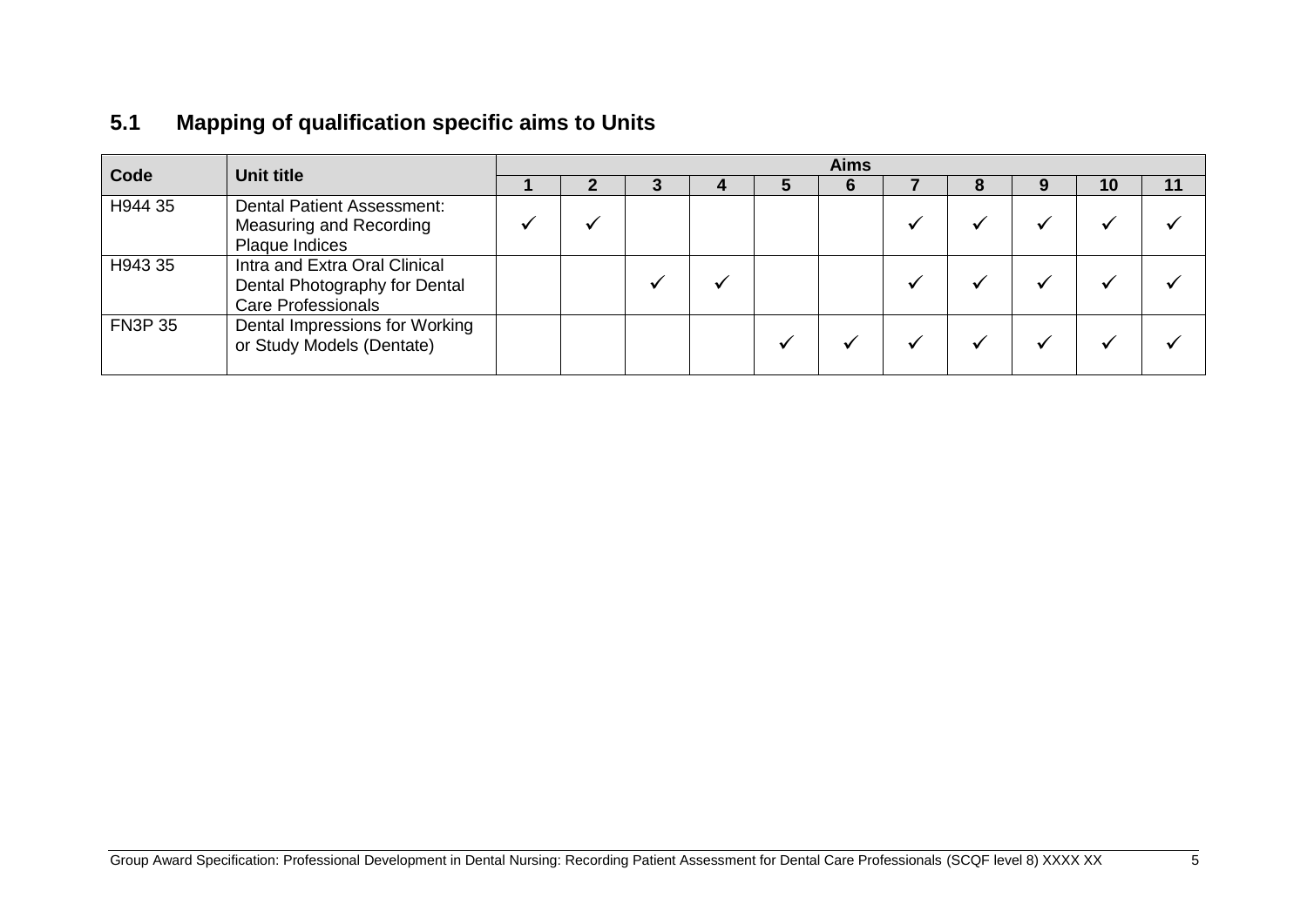### **5.2** Mapping **of National Occupational Standards (NOS) and/or trade body standards**

The Sector Skills Council for Dental Nursing National Occupational Standards is Skills for Health.

#### A full listing of NOS can be downloaded from **www.ukstandards.co.uk**

These Units have been aligned to the following National Occupational Standards:

| Code           | <b>Unit Title</b>                       | <b>National Occupational</b> |
|----------------|-----------------------------------------|------------------------------|
|                |                                         | Standard                     |
| H944 35        | Dental Patient Assessment: Measuring    | SFHOH <sub>2</sub>           |
|                | and Recording Plaque Indices            | SFHOH <sub>3</sub>           |
|                |                                         | <b>L&amp;D 10</b>            |
| H943 35        | Intra and Extra Oral Clinical Dental    | SFHOH <sub>3</sub>           |
|                | Photography for Dental Care             | <b>L&amp;D 10</b>            |
|                | Professionals                           |                              |
| <b>FN3P 35</b> | Dental Impressions for Working or Study | SFHOH <sub>3</sub>           |
|                | Models (Dentate)                        | SFHOH <sub>6</sub>           |
|                |                                         | L&D 10                       |

<span id="page-7-0"></span>SFHOH2 — Offer information and support to individuals on the protection of their oral health.

SFHOH3 Provide chairside support during the assessment of patients' oral health.

SFHOH6 – Provide chairside support during the provision of fixed and removable prostheses.

L&D10 – Reflect on, Develop and Maintain Own Skills and Practice in Learning and Development.

The General Dental Council (GDC) is the statutory body that regulates dentistry in the United Kingdom. Its stated aims are to regulate the profession and protect the public and to that end it restricts who can legitimately work in any capacity in the provision of dental care.

The GDC sets out the standards of conduct, performance and ethics that govern all dental professionals. It specifies the principles, standards and guidance which apply to all members of the dental team.

A full explanation of *Standards for the Dental Team* and the *Scope of Practice* for all Dental Care Professionals (DCP) can be downloaded from **[www.gdc-uk.org](http://www.gdc-uk.org/)**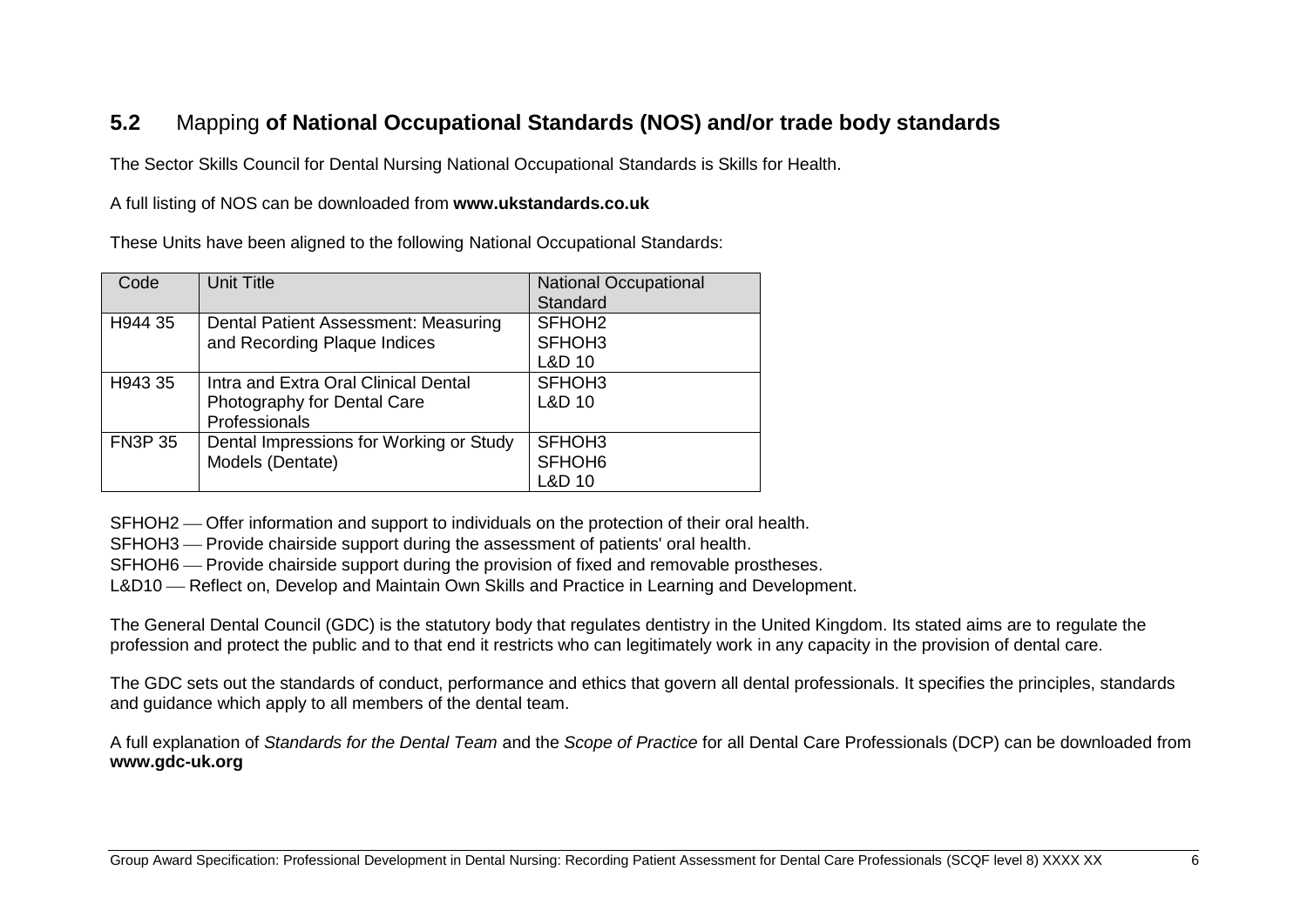### **5.3 Mapping of Core Skills development opportunities across the qualification**

Core Skill signposting: learners will have the opportunity to develop aspects of the following Core Skills.

<span id="page-8-0"></span>

|                     |                                                                                      | <b>Communication</b> |              | <b>Numeracy</b> |                                       | <b>ICT</b>               |                                      | <b>Problem Solving</b> |                                            |                         | <b>Working with Others</b>                  |                                           |
|---------------------|--------------------------------------------------------------------------------------|----------------------|--------------|-----------------|---------------------------------------|--------------------------|--------------------------------------|------------------------|--------------------------------------------|-------------------------|---------------------------------------------|-------------------------------------------|
| <b>Unit</b><br>code | <b>Unit title</b>                                                                    | Written              | Drai         | Numbe<br>Using  | aphical<br>Using Graph<br>Information | Accessing<br>Information | ating<br>Providing/Cr<br>Information | Thinking<br>Critical   | gue<br>ក្ខ<br>ဥ<br>Planni<br>Organi<br>gan | Reviewing<br>Evaluating | 즚<br>Working<br>Co-operative<br>with Others | Reviewing<br>Co-operative<br>Contribution |
| H944<br>35          | <b>Dental Patient Assessment:</b><br>Measuring and Recording<br>Plaque Indices       | $\checkmark$         |              |                 |                                       | v                        |                                      |                        |                                            |                         | ✔                                           |                                           |
| H943<br>35          | Intra and Extra Oral Clinical<br>Dental Photography for Dental<br>Care Professionals | $\checkmark$         | $\checkmark$ |                 |                                       |                          |                                      |                        |                                            |                         |                                             |                                           |
| FN3P<br>35          | Dental Impressions for Working<br>or Study Models (Dentate)                          | $\checkmark$         | ✓            |                 |                                       | ∙                        |                                      |                        | $\checkmark$                               |                         | ✔                                           |                                           |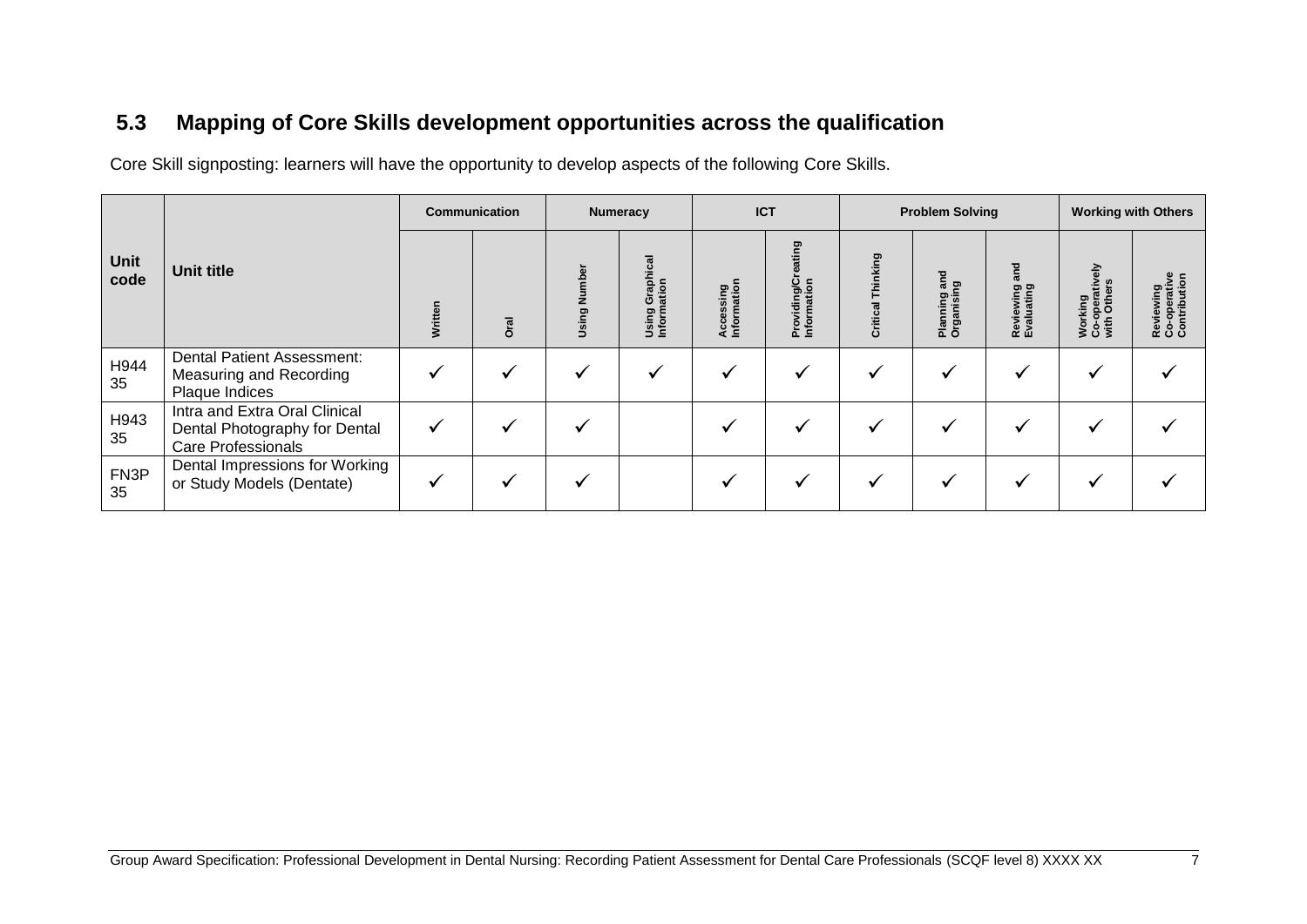### **5.4 Assessment Strategy for the qualification**

Evidence can be generated using different types of assessment. The following are suggestions only. There may be other methods that are more suitable for centres and learners.

Centres are reminded the prior verification of centre-devised assessments would help to ensure that the national standard is being met. Where learners experience a range of assessment methods, this helps them to develop different skills that should be transferrable to work situations or higher education.

<span id="page-9-0"></span>

| Unit                                 | <b>Assessment</b>        |                      |                          |                          |
|--------------------------------------|--------------------------|----------------------|--------------------------|--------------------------|
|                                      | Outcome 1                | Outcome 2            | Outcome 3                | Outcome 4                |
| Dental Patient Assessment: Measuring | Closed-Book              | Closed-Book          | Portfolio of Evidence of | Portfolio of Evidence of |
| and Recording Plaque Indices         | Assessment which can     | Assessment which can | patient cases which      | patient cases which      |
|                                      | be integrated with       | be integrated with   | can integrated with      | can integrated with      |
|                                      | Outcome 2.               | Outcome 1.           | Outcome 4.               | Outcome 3.               |
| Intra and Extra Oral Clinical Dental | Closed-Book              | Closed-Book          | Portfolio of Evidence of | Portfolio of Evidence of |
| Photography for Dental Care          | Assessment which can     | Assessment which can | patient cases which      | patient cases which      |
| Professionals                        | be integrated with       | be integrated with   | can integrated with      | can integrated with      |
|                                      | Outcome 2.               | Outcome 1.           | Outcome 4.               | Outcome 3.               |
| Dental Impressions for Working or    | Portfolio of Evidence of | Report               | Simulation and           | N/A                      |
| <b>Study Models (Dentate)</b>        | patient cases.           |                      | questioning.             |                          |
|                                      |                          |                      |                          |                          |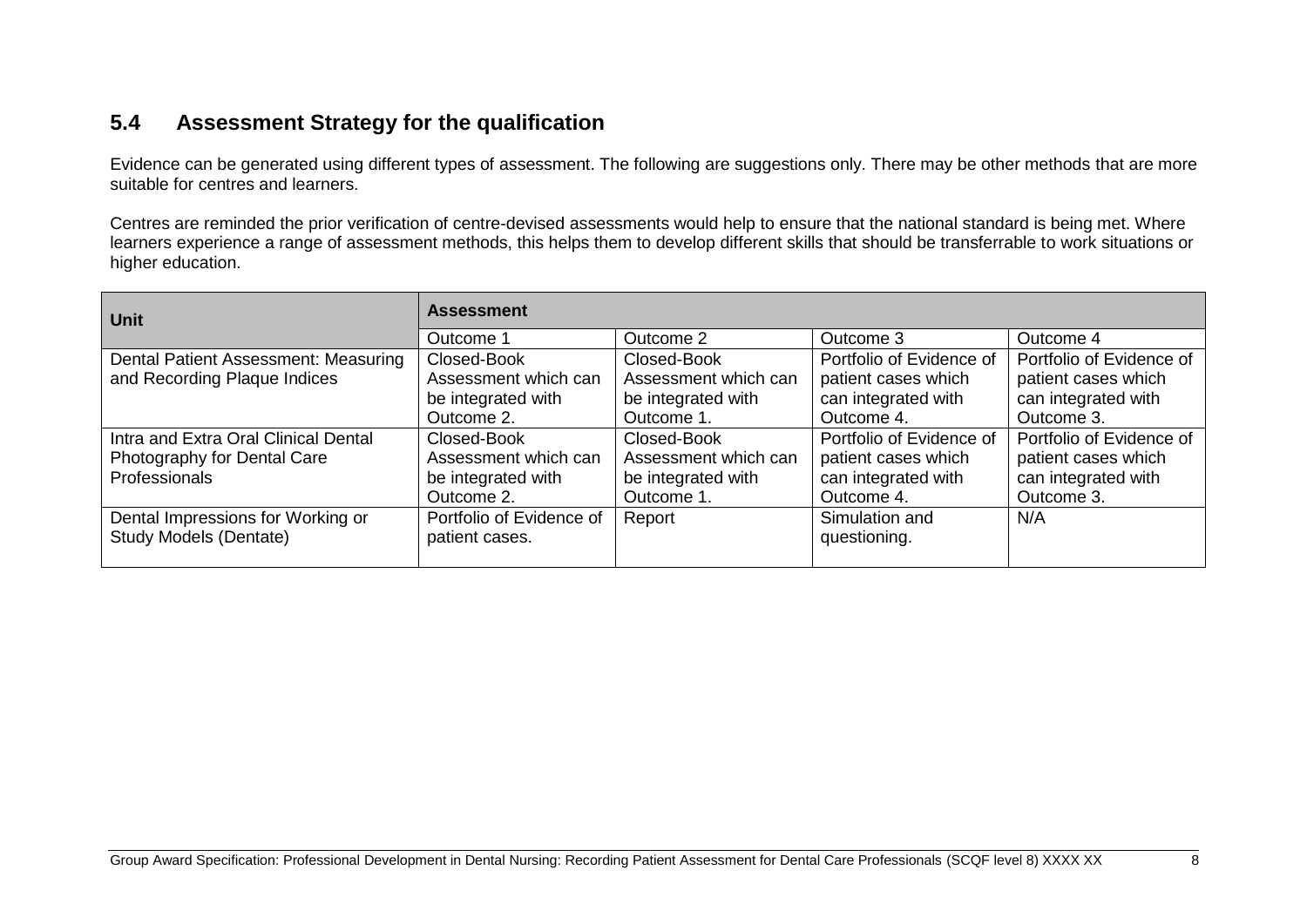### <span id="page-10-0"></span>**6 Guidance on approaches to delivery and assessment**

#### <span id="page-10-1"></span>**6.1 Sequencing/integration of Units**

The three Units have been designed to be delivered and assessed as a single programme of learning. However, centres may wish to deliver the individual Units to learners for reasons of CPD or to meet an identified gap where learners have presented with RPL.

#### <span id="page-10-2"></span>**6.2 Recognition of Prior Learning**

SQA recognises that learners gain knowledge and skills acquired through formal, non-formal and informal learning contexts.

In some instances, a full Group Award may be achieved through the recognition of prior learning. However, it is unlikely that a learner would have the appropriate prior learning and experience to meet all the requirements of a full Group Award.

The recognition of prior learning may **not** be used as a method of assessing in the following types of Units and assessments:

- ◆ HN Graded Units
- Course and/or external assessments
- Other integrative assessment Units (which may or not be graded)
- Certain types of assessment instruments where the standard may be compromised by not using the same assessment method outlined in the Unit
- Where there is an existing requirement for a licence to practice
- Where there are specific health and safety requirements
- Where there are regulatory, professional or other statutory requirements
- Where otherwise specified in an Assessment Strategy

More information and guidance on the *Recognition of Prior Learning* (RPL) may be found on our website **[www.sqa.org.uk](http://www.sqa.org.uk/)**

The following sub-sections outline how existing SQA Unit(s) may contribute to this Group Award. Additionally, they also outline how this Group Award may be recognised for professional and articulation purposes.

#### **6.2.1 Articulation and/or progression**

Successful completion of the individual Units of this PDA will offer learners the opportunity to progress within the HND in Dental Nursing.

#### **6.2.3 Credit transfer**

It may be possible for learners to request full or partial credit transfer for the PDA Units, eg learners who present with equivalent qualifications from other awarding bodies

Credit transfer is at the discretion of the delivering centre and will be subject to SQA's external verification quality assurance process.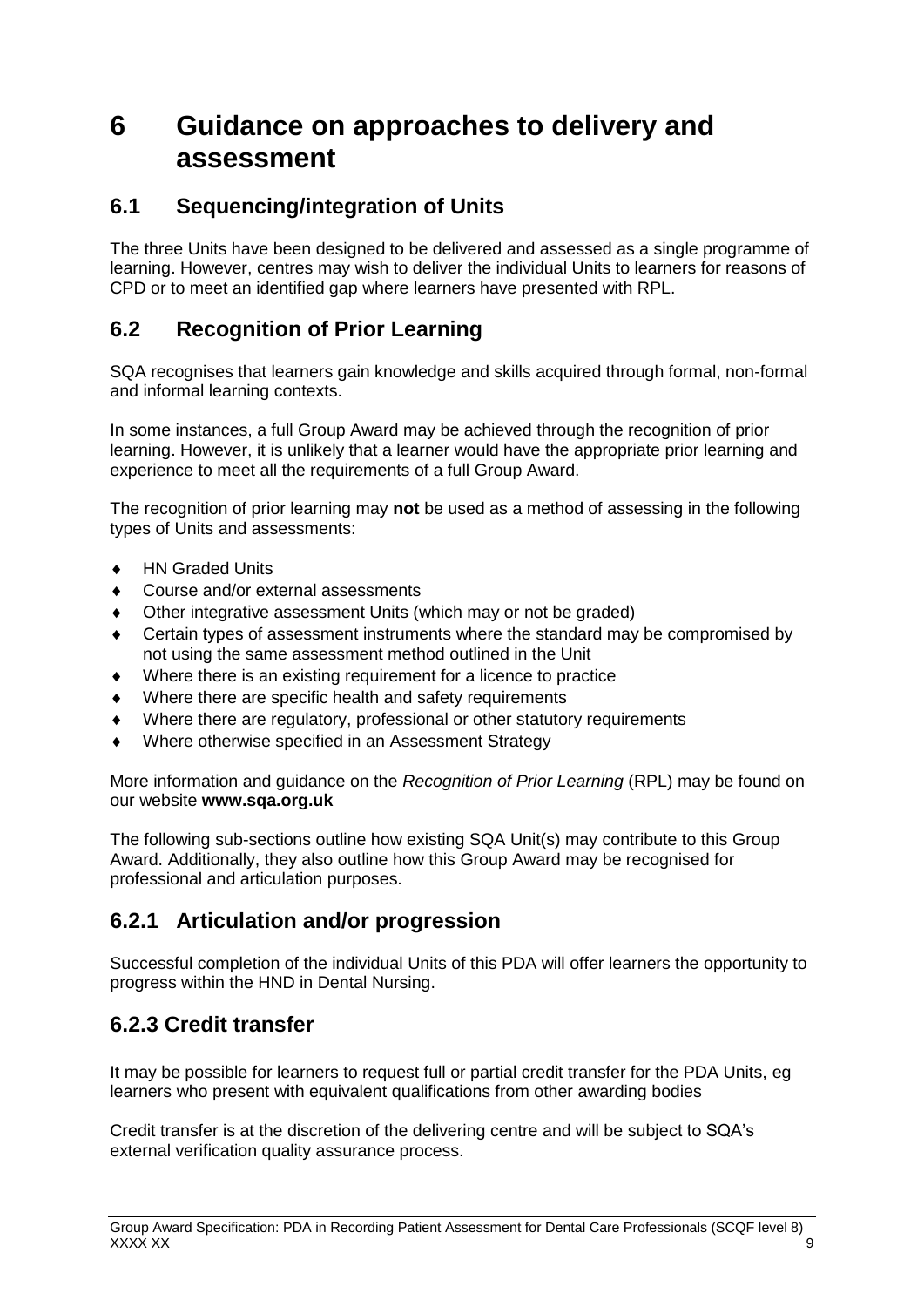### <span id="page-11-0"></span>**6.3 Opportunities for e-assessment**

Aspects of the qualification offer opportunities for e-assessment, for example the use of eportfolios.

#### <span id="page-11-1"></span>**6.4 Support materials**

A **[list of existing ASPs](http://www.sqa.org.uk/sqa/46233.2769.html)** is available to view on SQA's website.

#### <span id="page-11-2"></span>**6.5 Resource requirements**

It is recommended that teaching and assessment staff are GDC registered, experienced dental practitioners or dental care professionals who hold relevant academic qualifications in these subject areas, at this SCQF level or above and are currently practicing these skills. Learners must have access to the equipment and materials necessary to complete the practical aspects of this Unit.

## <span id="page-11-3"></span>**7 General information for centres**

#### **Equality and inclusion**

The Unit specifications making up this Group Award have been designed to ensure that there are no unnecessary barriers to learning or assessment. The individual needs of learners will be taken into account when planning learning experiences, selecting assessment methods or considering alternative evidence. Further advice can be found on our website **[www.sqa.org.uk/assessmentarrangements](http://www.sqa.org.uk/sqa/14977.html)**

#### **Internal and external verification**

All instruments of assessment used within this/these qualification(s) should be internally verified, using the appropriate policy within the centre and the guidelines set by SQA.

External verification will be carried out by SQA to ensure that internal assessment is within the national guidelines for these qualifications.

Further information on internal and external verification can be found in *SQA's Guide to Assessment* **[\(www.sqa.org.uk/GuideToAssessment\)](http://www.sqa.org.uk/sqa/files_ccc/GuideToAssessment.pdf)**.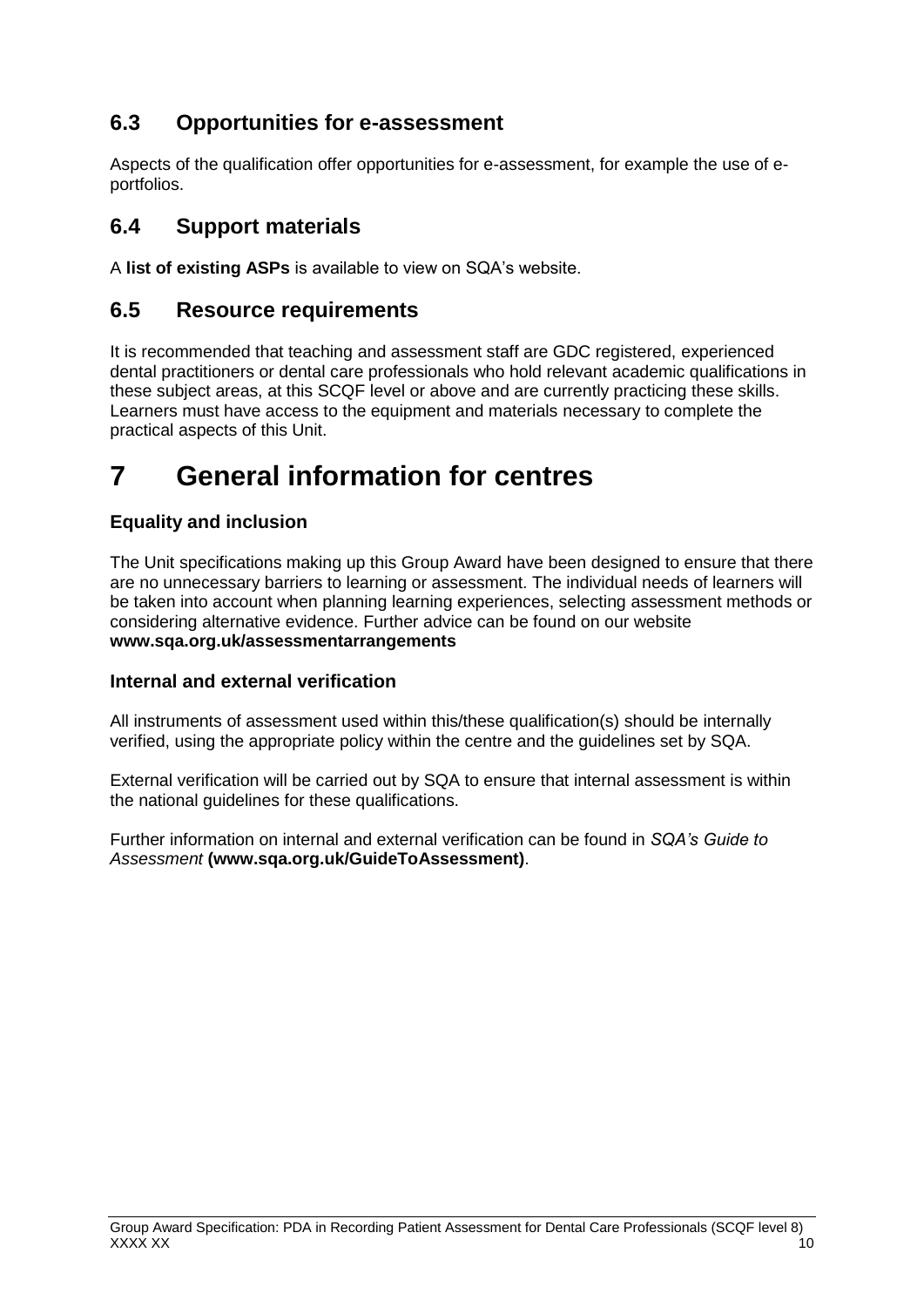## <span id="page-12-0"></span>**8 Glossary of terms**

**Embedded Core Skills:** is where the assessment evidence for the Unit also includes full evidence for complete Core Skill or Core Skill components. A learner successfully completing the Unit will be automatically certificated for the Core Skill. (This depends on the Unit having been successfully audited and validated for Core Skills certification.)

**Finish date:** The end of a Group Award's lapsing period is known as the finish date. After the finish date, the Group Award will no longer be live and the following applies:

- learners may not be entered for the Group Award
- the Group Award will continue to exist only as an archive record on the Awards Processing System (APS)

**Graded Unit:** Graded Units assess learners' ability to integrate what they have learned while working towards the Units of the Group Award. Their purpose is to add value to the Group Award, making it more than the sum of its parts, and to encourage learners to retain and adapt their skills and knowledge.

**Lapsing date:** When a Group Award is entered into its lapsing period, the following will apply:

- the Group Award will be deleted from the relevant catalogue
- the Group Award specification will remain until the qualification reaches its finish date at which point it will be removed from SQA's website and archived
- no new centres may be approved to offer the Group Award
- centres should only enter candidates whom they expect to complete the Group Award during the defined lapsing period

**SQA credit value:** The credit value allocated to a Unit gives an indication of the contribution the Unit makes to an SQA Group Award. An SQA credit value of 1 given to an SQA Unit represents approximately 40 hours of programmed learning, teaching and assessment.

**SCQF:** The Scottish Credit and Qualification Framework (SCQF) provides the national common framework for describing all relevant programmes of learning and qualifications in Scotland. SCQF terminology is used throughout this guide to refer to credits and levels. For further information on the SCQF visit the SCQF website at **[www.scqf.org.uk](http://www.scqf.org.uk/)**.

**SCQF credit points:** SCQF credit points provide a means of describing and comparing the amount of learning that is required to complete a qualification at a given level of the Framework. One National Unit credit is equivalent to 6 SCQF credit points. One National Unit credit at Advanced Higher and one Higher National Unit credit (irrespective of level) is equivalent to 8 SCQF credit points.

**SCQF levels:** The level a qualification is assigned within the framework is an indication of how hard it is to achieve. The SCQF covers 12 levels of learning. HNCs and HNDs are available at SCQF levels 7 and 8 respectively. Higher National Units will normally be at levels 6–9 and Graded Units will be at level 7 and 8. National Qualification Group Awards are available at SCQF levels 2–6 and will normally be made up of National Units which are available from SCQF levels 2–7.

**Subject Unit:** Subject Units contain vocational/subject content and are designed to test a specific set of knowledge and skills.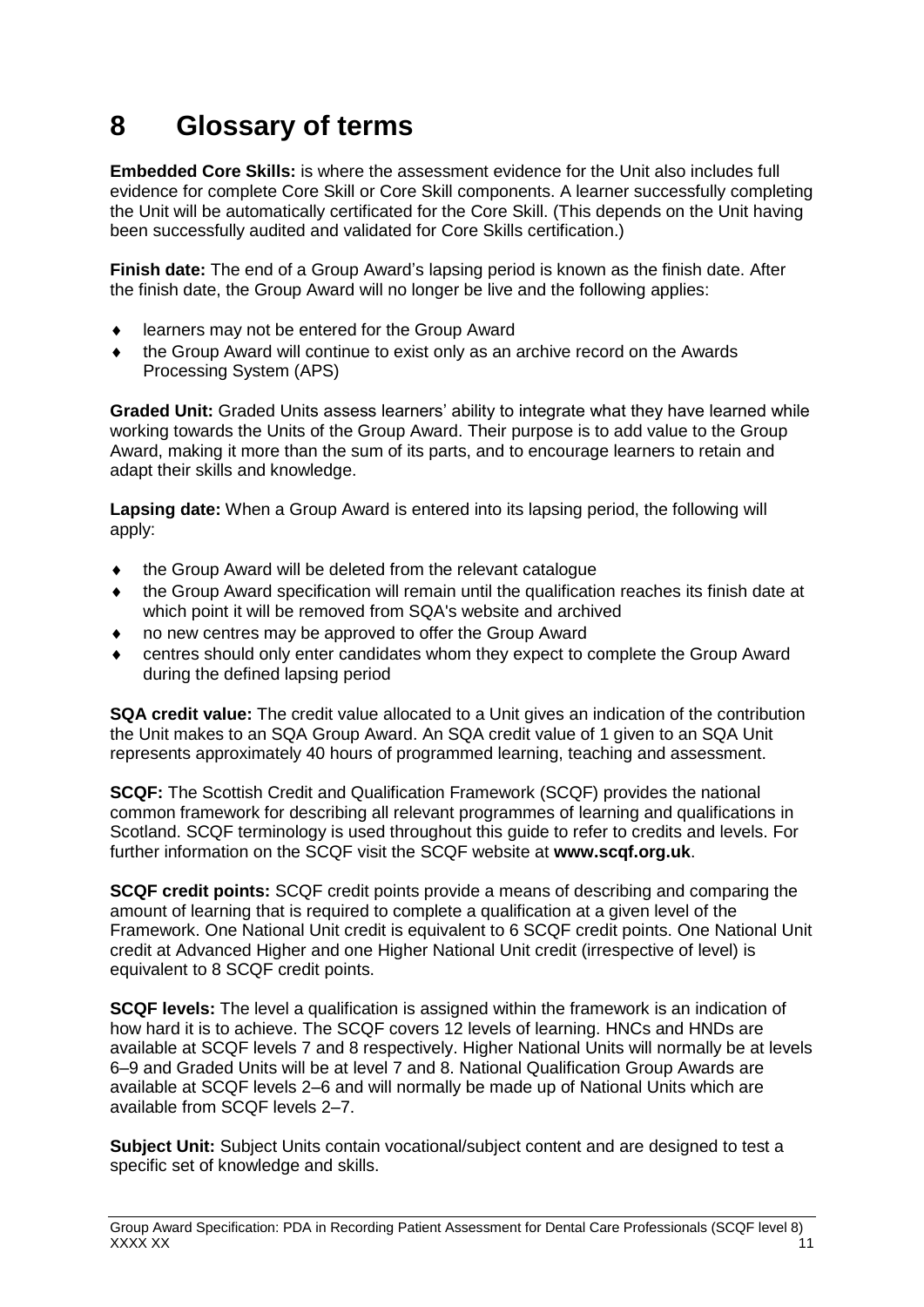**Signposted Core Skills:** refers to opportunities to develop Core Skills arise in learning and teaching but are not automatically certificated.

**General Dental Council (GDC)** is the statutory body that regulates dentistry in the United Kingdom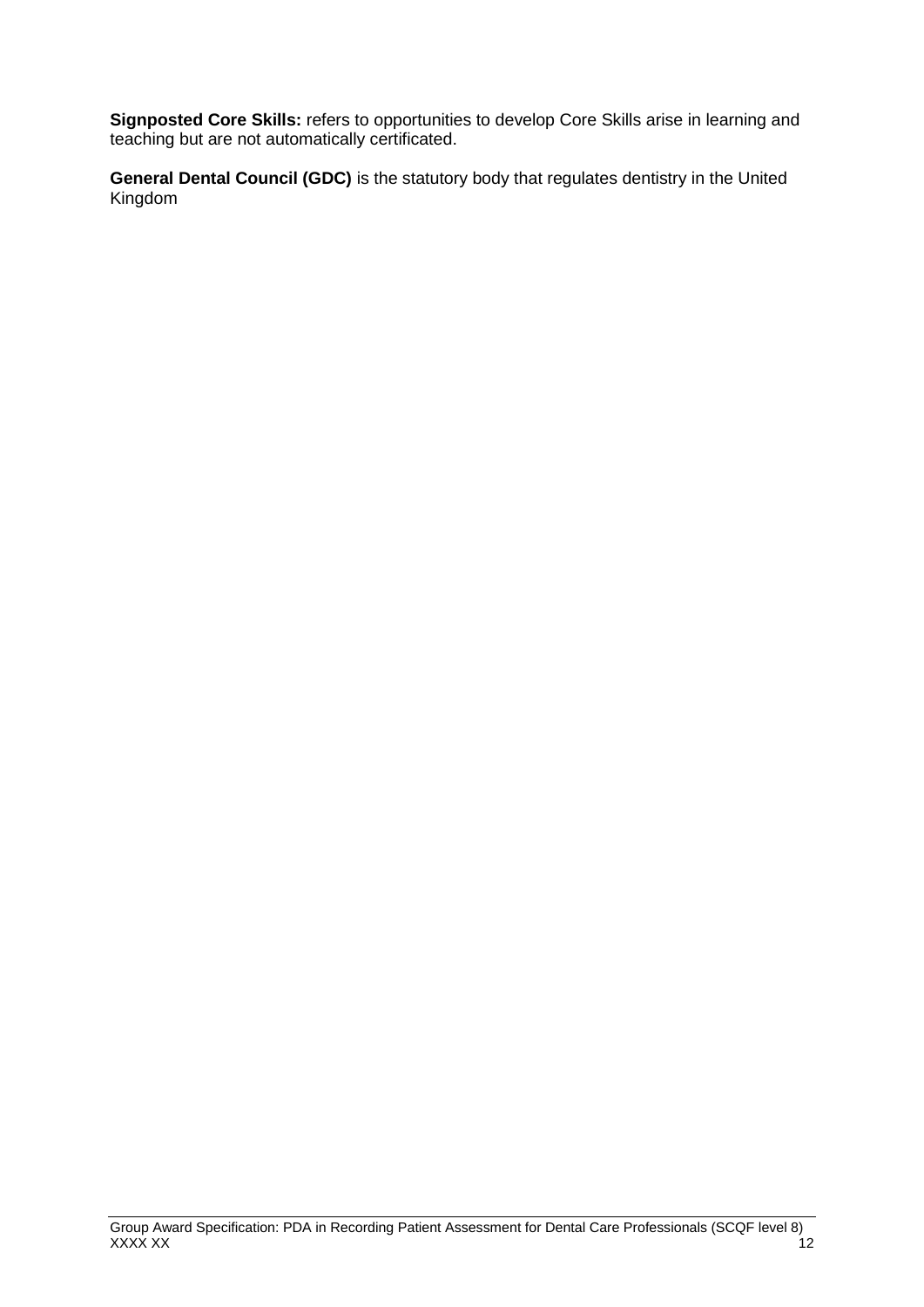### **History of changes**

It is anticipated that changes will take place during the life of the qualification and this section will record these changes. This document is the latest version and incorporates the changes summarised below. Centres are advised to check SQA's APS Navigator to confirm they are using the up to date qualification structure.

**NOTE:** Where a Unit is revised by another Unit:

- No new centres may be approved to offer the Unit which has been revised.
- Centres should only enter candidates for the Unit which has been revised where they are expected to complete the Unit before its finish date.

| Version<br><b>Number</b> | <b>Description</b> | <b>Date</b> |
|--------------------------|--------------------|-------------|
|                          |                    |             |
|                          |                    |             |
|                          |                    |             |
|                          |                    |             |
|                          |                    |             |
|                          |                    |             |
|                          |                    |             |
|                          |                    |             |
|                          |                    |             |
|                          |                    |             |
|                          |                    |             |
|                          |                    |             |

### **Acknowledgement**

SQA acknowledges the valuable contribution that Scotland's colleges have made to the development of this qualification.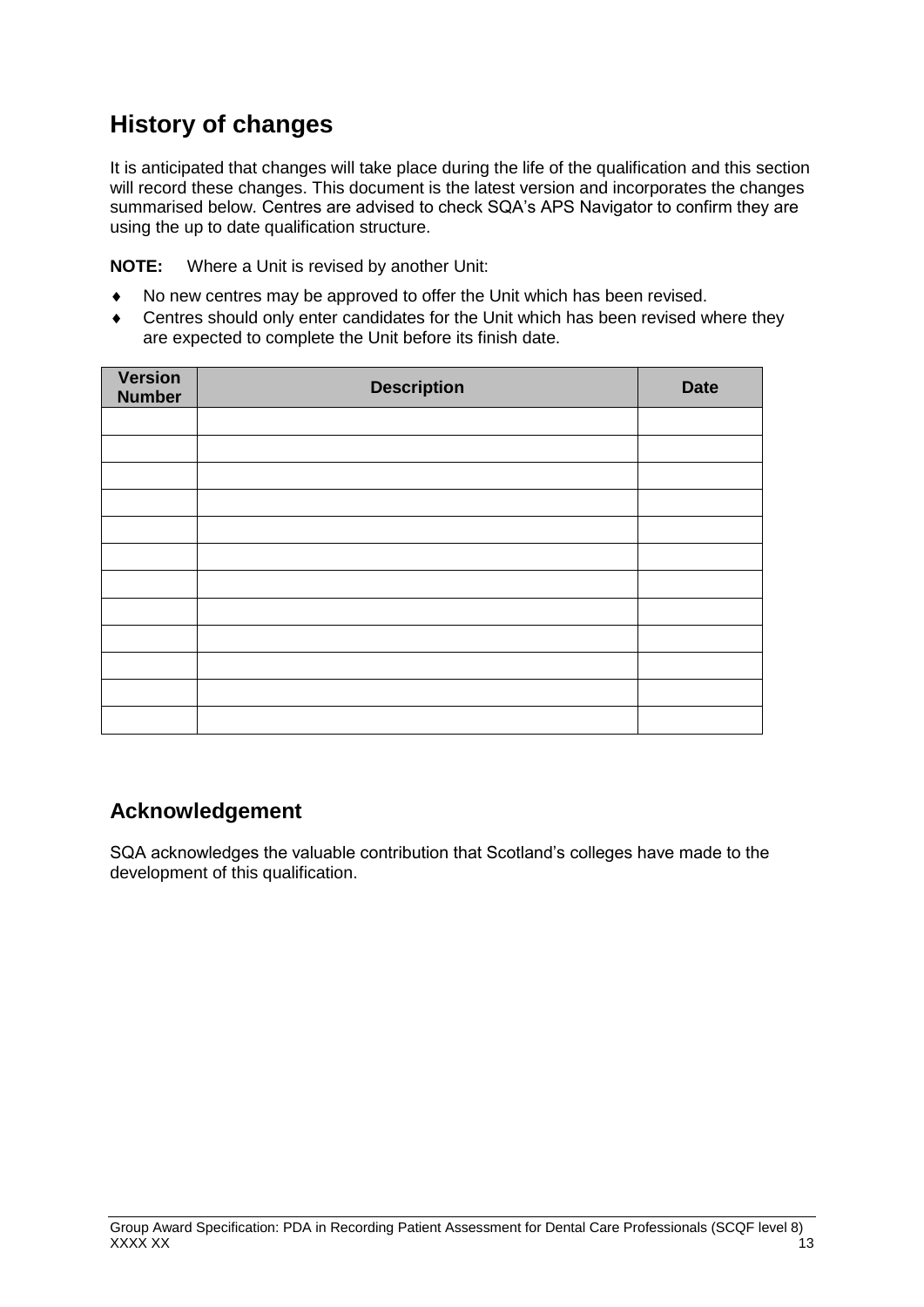## <span id="page-15-0"></span>**9 General information for learners**

This section will help you decide whether this is the qualification for you by explaining what the qualification is about, what you should know or be able to do before you start, what you will need to do during the qualification and opportunities for further learning and employment.

This qualification is a Professional Development Award (PDA). PDAs are principally designed for those already in a career or vocation who wish to extend or broaden their skills base. PDAs are often embedded within another qualification such as HNC/HND to provide learners with progression opportunities. This PDA is embedded within the HND in Dental Nursing.

The principal aim of this PDA is to provide dental nurses, registered with the General Dental Council (GDC), with the depth and breadth of knowledge and skills required to contribute to the recording of a patient's oral health assessment.

Where appropriate other GDC registered Dental Care Professional (DCP) groups, for example, Registered Orthodontic Therapists and Dental Technicians may also wish to undertake a HN Unit to extend their clinical duties within their professional scope of practice, or for the purposes of continued professional development.

This PDA consists of three mandatory Units.

Successful completion of the PDA or individual Units will allow you the opportunity to extend your clinical duties within your professional scope of practice, as defined by the General Dental Council and will contribute to your continued professional development (CPD).

To undertake the PDA or individual Units you should be registered with the General Dental Council as a dental care professional and you must also be disclosed under the Protection of Vulnerable Groups (PVG) scheme 2011, standard or enhanced.

The PDA in Dental Nursing: Recording Patient Assessment for Dental Care Professionals at SCQF level 8 has three mandatory Units, each at SCQF level 8:

#### **Dental Patient Assessment: Measuring and Recording Plaque Indices**

This Unit is designed to enable you to become effective in disclosing, measuring and recording plaque indices, to the prescription of a dentist.

Upon completion you will be able to effectively manage your patients and correctly select and safely use the appropriate instruments and equipment required to disclose, measure and record plaque indices. You will also learn the importance of reflection and evaluation to your continuing good practice.

Assessment for this Unit includes a closed-book assessment and completion of a workplace logbook, witnessed by a GDC registrant experienced in measuring and recording plaque indices. You will also be required to reflect on your performance in this skill and identify areas of strengths and areas that require further development.

#### **Intra and Extra Oral Clinical Dental Photography for Dental Care Professionals**

This Unit is designed to enable you to become effective in producing and storing a range of intra and extra oral clinical dental photographs, to the prescription of a dentist.